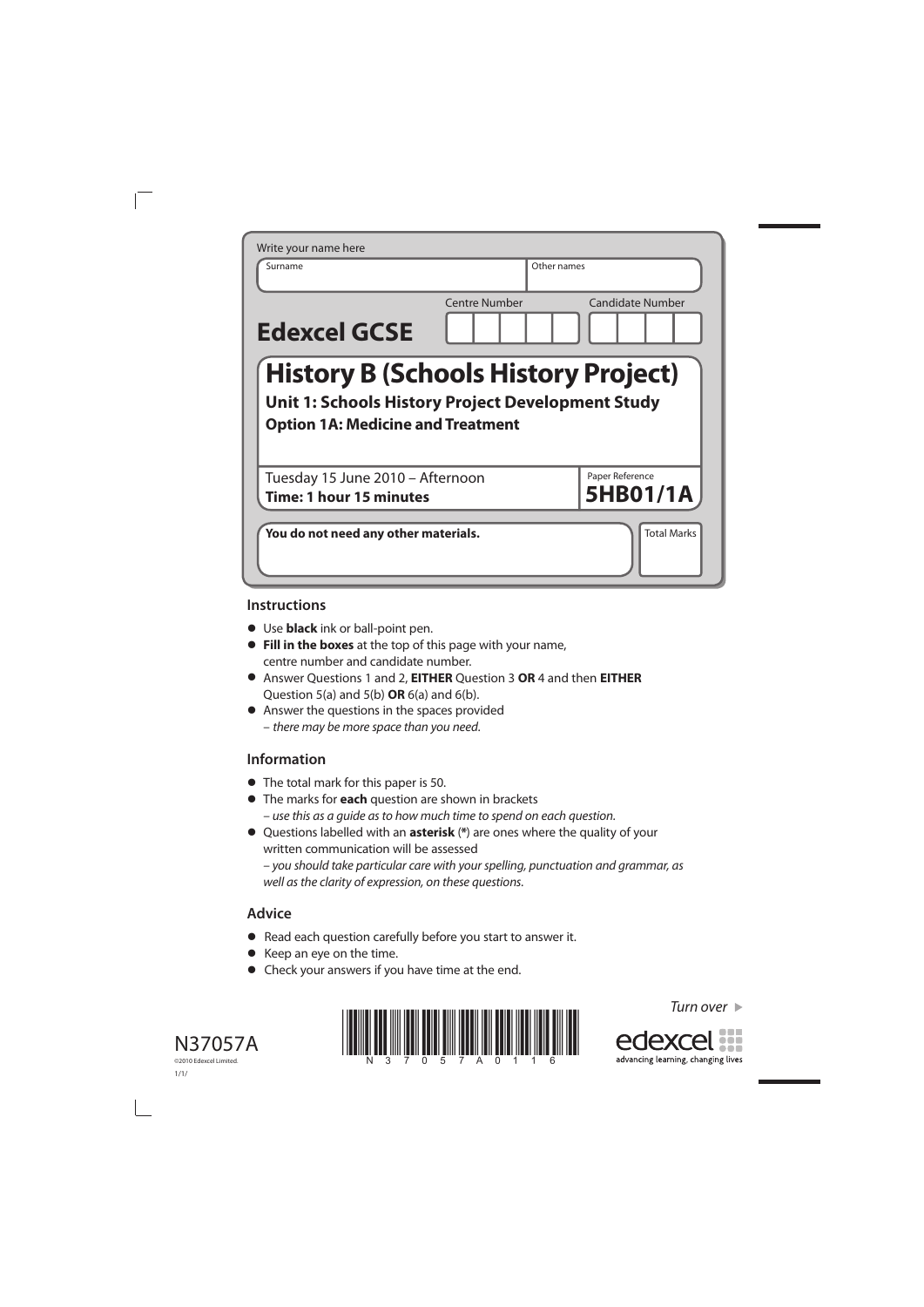

# **Answer Question 1 AND Question 2.**

#### **Question 1**

Study Sources A and B.

**Source A:** An illustration from the Middle Ages, showing a housewife and her maid preparing medicine for the man lying ill in bed.



**Source B:** From a letter written by William Rathbone to Liverpool nurses in 1901.

As nurses, you are not inferior servants doing inferior work for inferior wages, but trained and skilled workers carrying out intelligently the treatment prescribed by a doctor.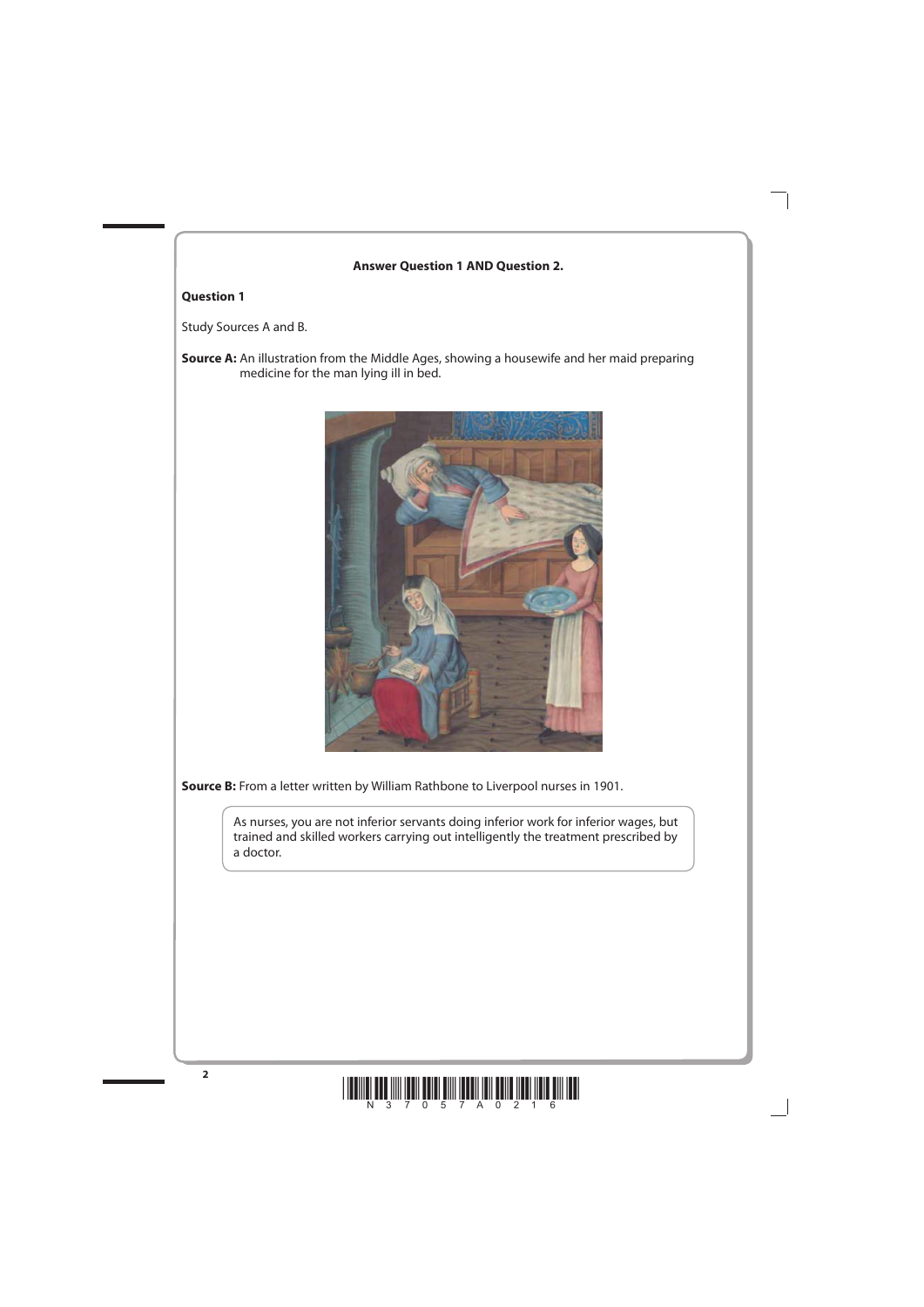| What can you learn from Sources A and B about changes in nursing in the period<br>$\mathbf{1}$ |     |
|------------------------------------------------------------------------------------------------|-----|
| between the Middle Ages and the start of the twentieth century?                                |     |
| Explain your answer, using these sources.                                                      |     |
|                                                                                                | (4) |
|                                                                                                |     |
|                                                                                                |     |
|                                                                                                |     |
|                                                                                                |     |
|                                                                                                |     |
|                                                                                                |     |
|                                                                                                |     |
|                                                                                                |     |
|                                                                                                |     |
|                                                                                                |     |
|                                                                                                |     |
|                                                                                                |     |
|                                                                                                |     |
|                                                                                                |     |
|                                                                                                |     |
|                                                                                                |     |
| (Total for Question 1 = 4 marks)                                                               |     |
|                                                                                                |     |
|                                                                                                |     |
|                                                                                                |     |
|                                                                                                |     |
|                                                                                                |     |
|                                                                                                |     |
|                                                                                                |     |
|                                                                                                |     |
|                                                                                                |     |
|                                                                                                |     |

 $\sqrt{1-\frac{1}{2}}$  and  $\sqrt{1-\frac{1}{2}}$  .

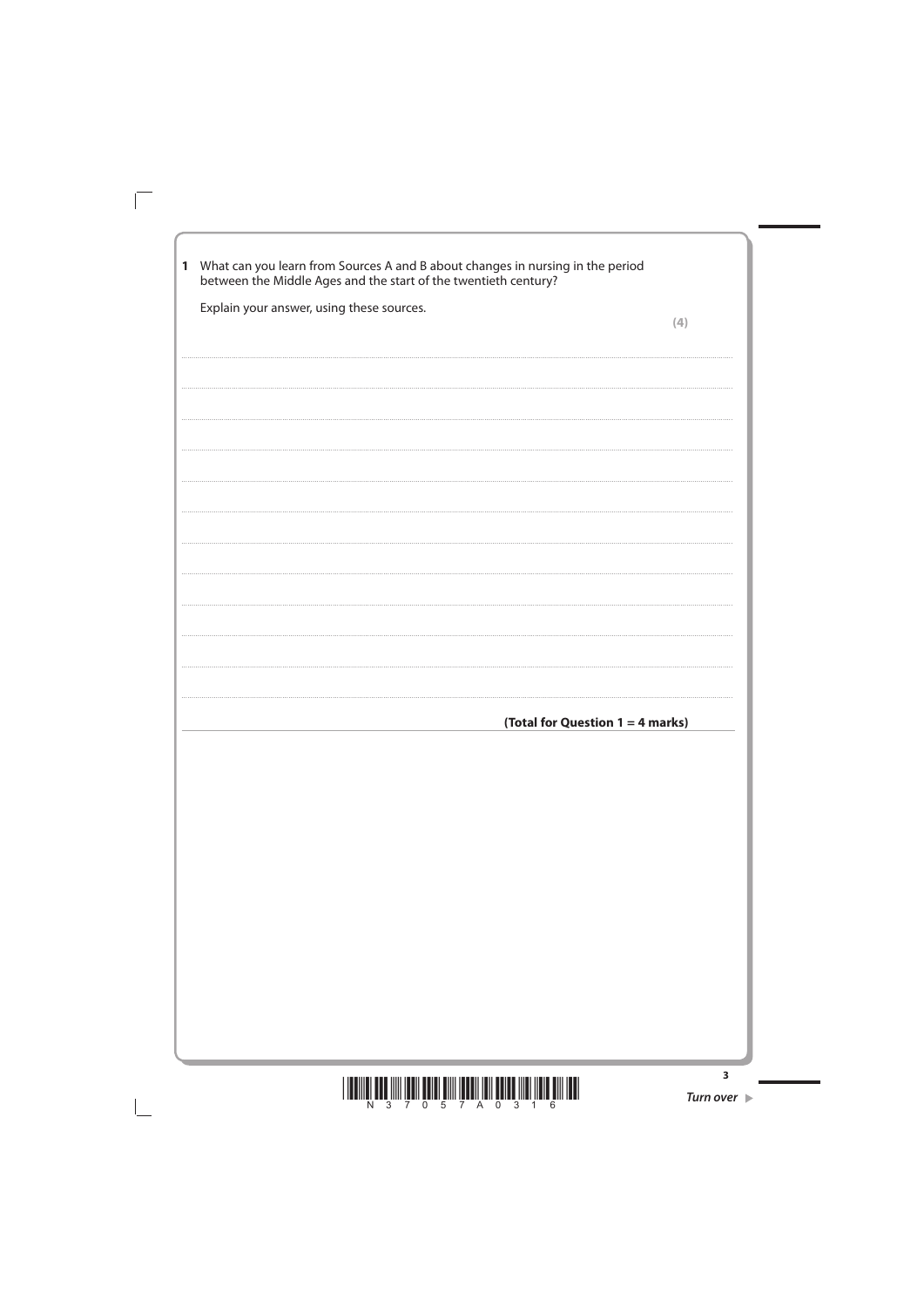|                                                                                              | (9)                                                     |
|----------------------------------------------------------------------------------------------|---------------------------------------------------------|
| William Harvey's discovery of the<br>circulation of the blood in the<br>seventeenth century. | Alexander Fleming's discovery of<br>penicillin in 1928. |
|                                                                                              |                                                         |
|                                                                                              |                                                         |
|                                                                                              |                                                         |
|                                                                                              |                                                         |
|                                                                                              |                                                         |
|                                                                                              |                                                         |
|                                                                                              |                                                         |
|                                                                                              |                                                         |
|                                                                                              |                                                         |
|                                                                                              |                                                         |
|                                                                                              |                                                         |
|                                                                                              |                                                         |
|                                                                                              |                                                         |
|                                                                                              |                                                         |
|                                                                                              |                                                         |





 $\overline{\phantom{a}}$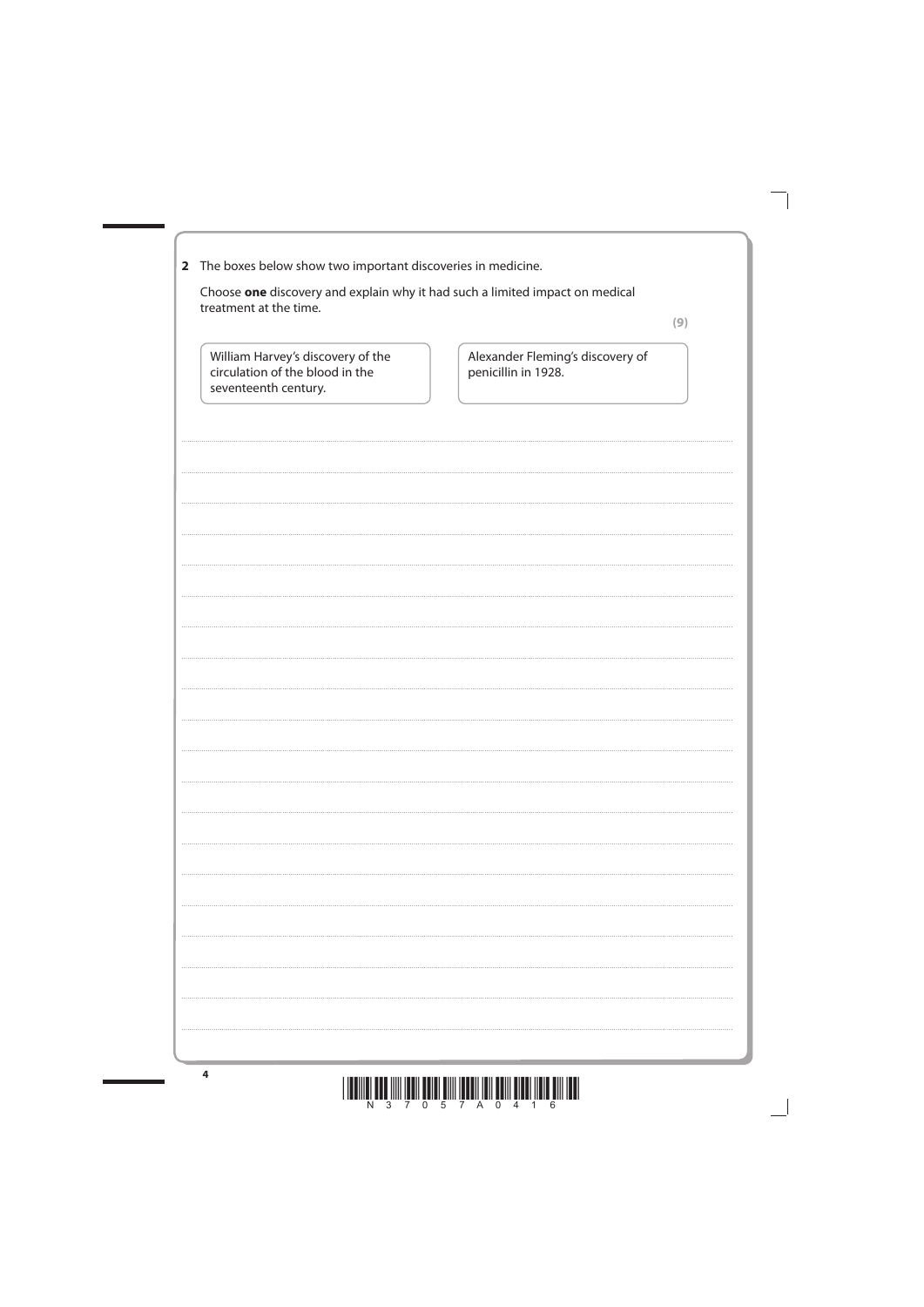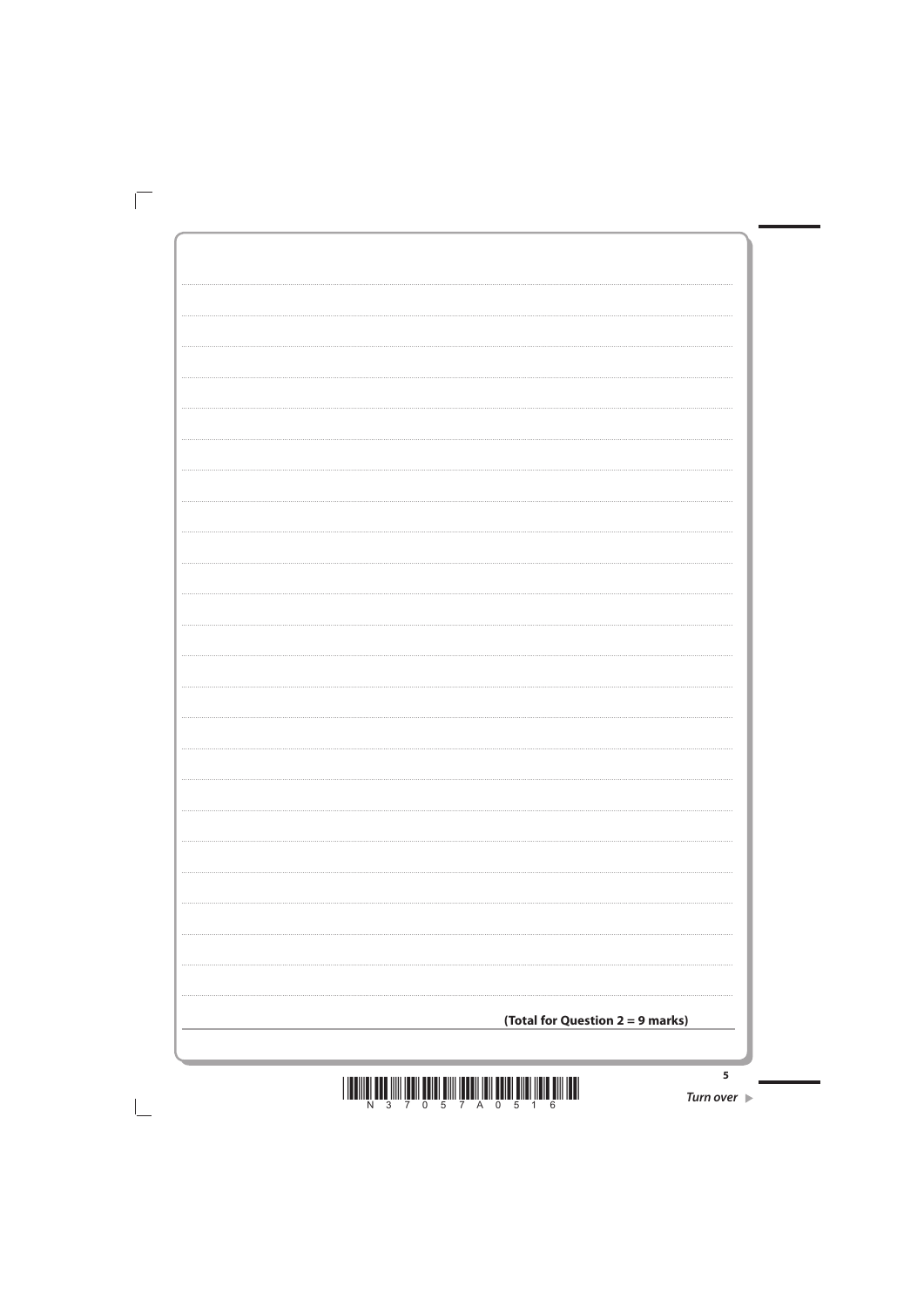

# **Answer EITHER Question 3 OR Question 4.**

## **EITHER**

**3** Why have science and technology been so important in improving medical understanding since 1850?

**(12)**

You may use the following in your answer and any other information of your own.

- Louis Pasteur published his germ theory in 1861.
- X-Rays were discovered in 1895.
- Crick and Watson discovered the structure of DNA in 1953.

# **(Total for Question 3 = 12 marks)**

## **OR**

**4** How important for the prevention of disease was Edward Jenner's discovery of a smallpox vaccination in 1796?

**(12)**

You may use the following in your answer and any other information of your own.

- Lady Mary Wortley Montague had her children inoculated against smallpox in 1721.
- The British government made vaccination against smallpox compulsory in 1852.
- Louis Pasteur tested a vaccine against rabies in 1886.

## **(Total for Question 4 = 12 marks)**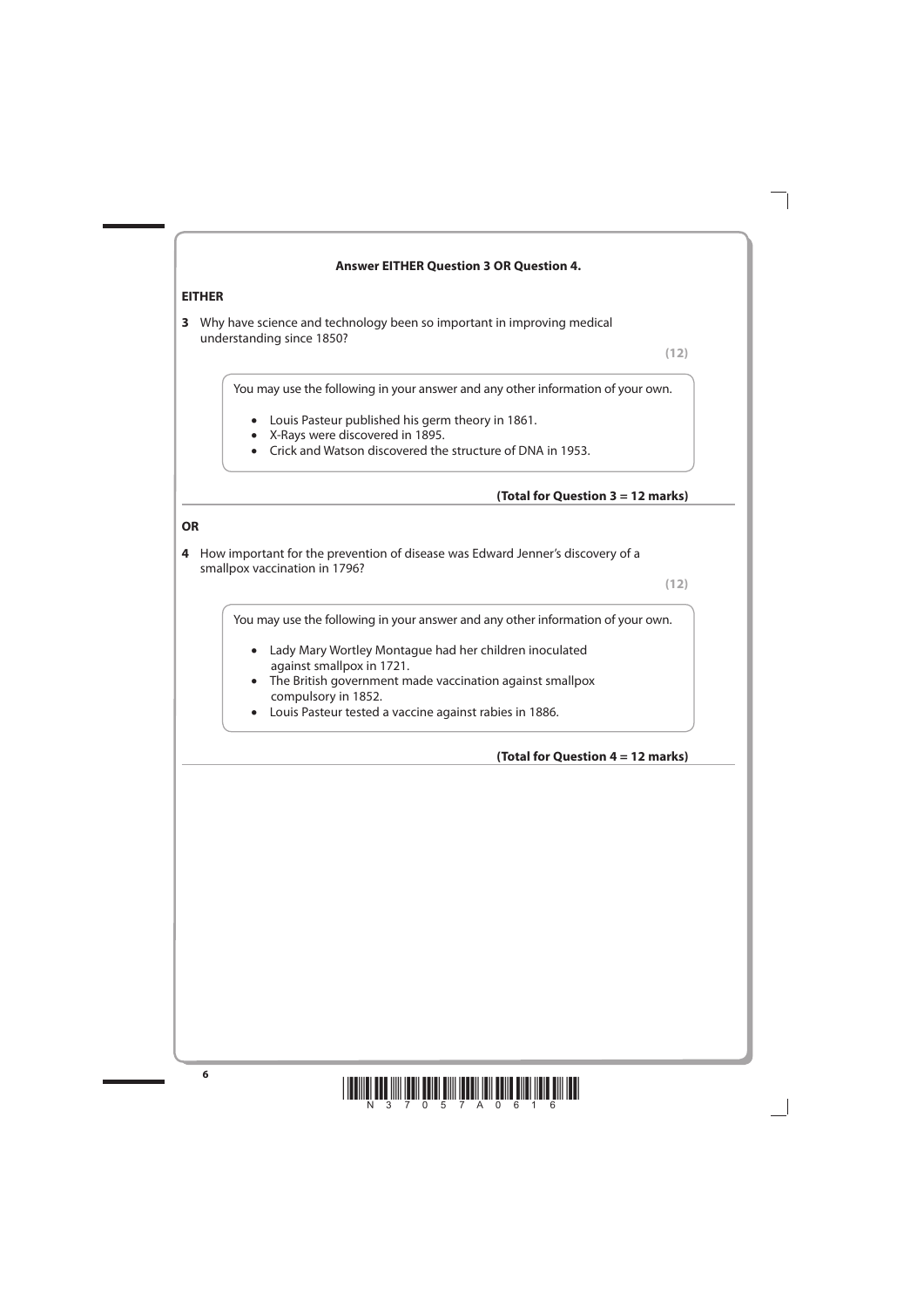| Indicate which question you are answering by marking a cross $\boxtimes$ in the box.<br>If you change your mind, put a line through the box $\boxtimes$<br>and then indicate your new question with a cross $\boxtimes$ . |  |            |  |
|---------------------------------------------------------------------------------------------------------------------------------------------------------------------------------------------------------------------------|--|------------|--|
| Chosen Question Number: Question 3                                                                                                                                                                                        |  | Question 4 |  |
|                                                                                                                                                                                                                           |  |            |  |
|                                                                                                                                                                                                                           |  |            |  |
|                                                                                                                                                                                                                           |  |            |  |
|                                                                                                                                                                                                                           |  |            |  |
|                                                                                                                                                                                                                           |  |            |  |
|                                                                                                                                                                                                                           |  |            |  |
|                                                                                                                                                                                                                           |  |            |  |
|                                                                                                                                                                                                                           |  |            |  |
|                                                                                                                                                                                                                           |  |            |  |
|                                                                                                                                                                                                                           |  |            |  |
|                                                                                                                                                                                                                           |  |            |  |
|                                                                                                                                                                                                                           |  |            |  |
|                                                                                                                                                                                                                           |  |            |  |
|                                                                                                                                                                                                                           |  |            |  |
|                                                                                                                                                                                                                           |  |            |  |
|                                                                                                                                                                                                                           |  |            |  |
|                                                                                                                                                                                                                           |  |            |  |
|                                                                                                                                                                                                                           |  |            |  |

 $\sqrt{\phantom{a}}$ 

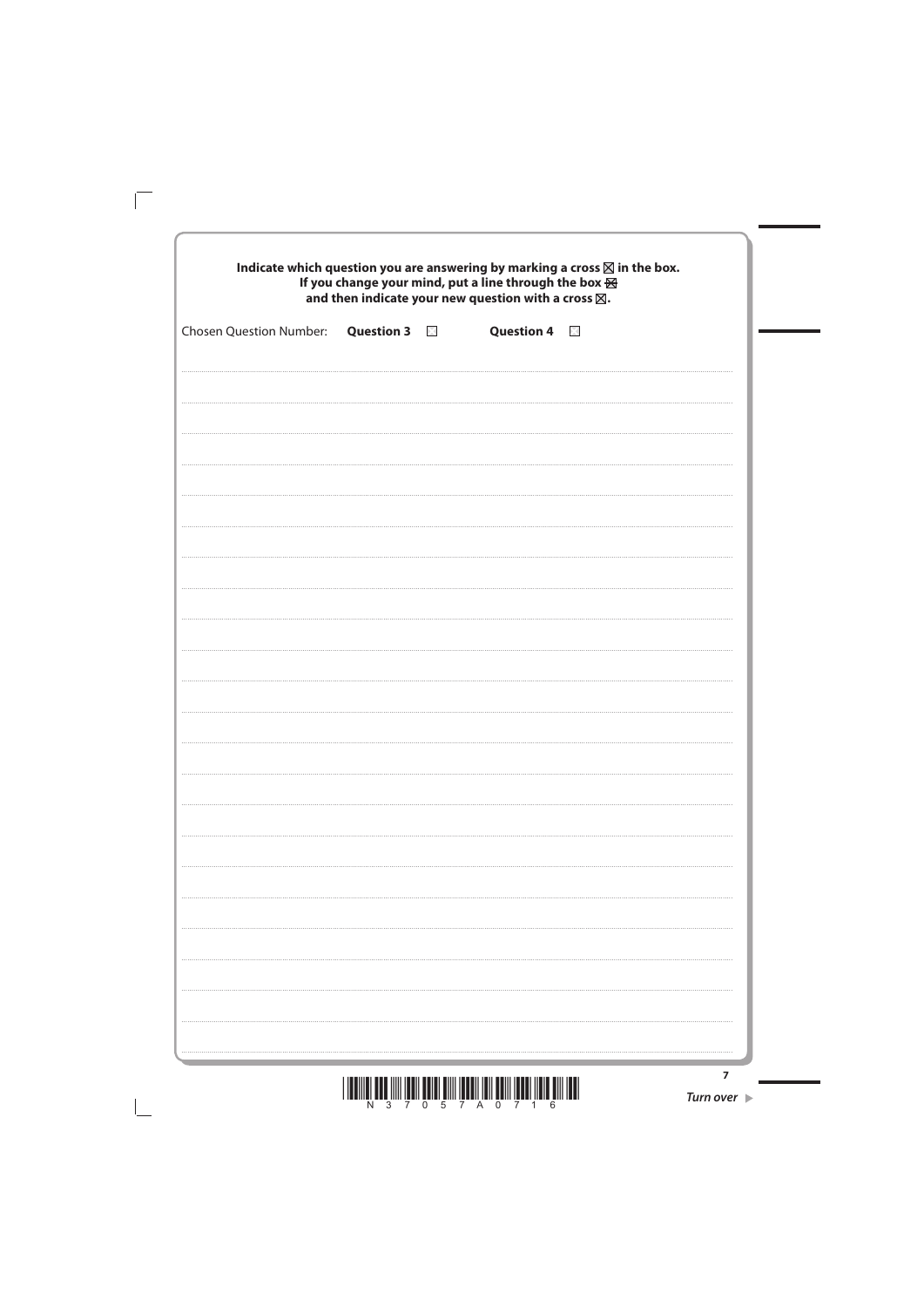

 $\overline{\phantom{a}}$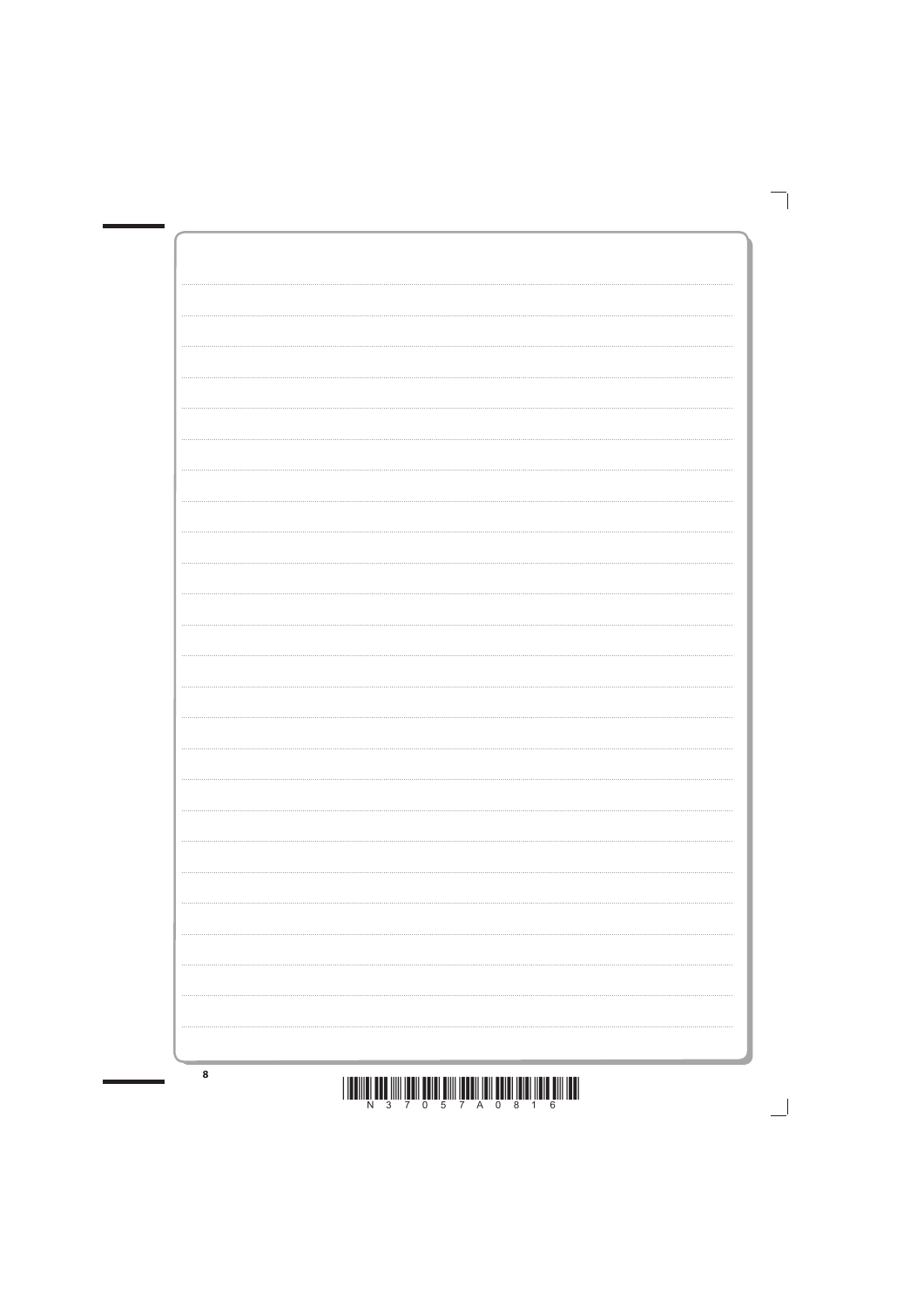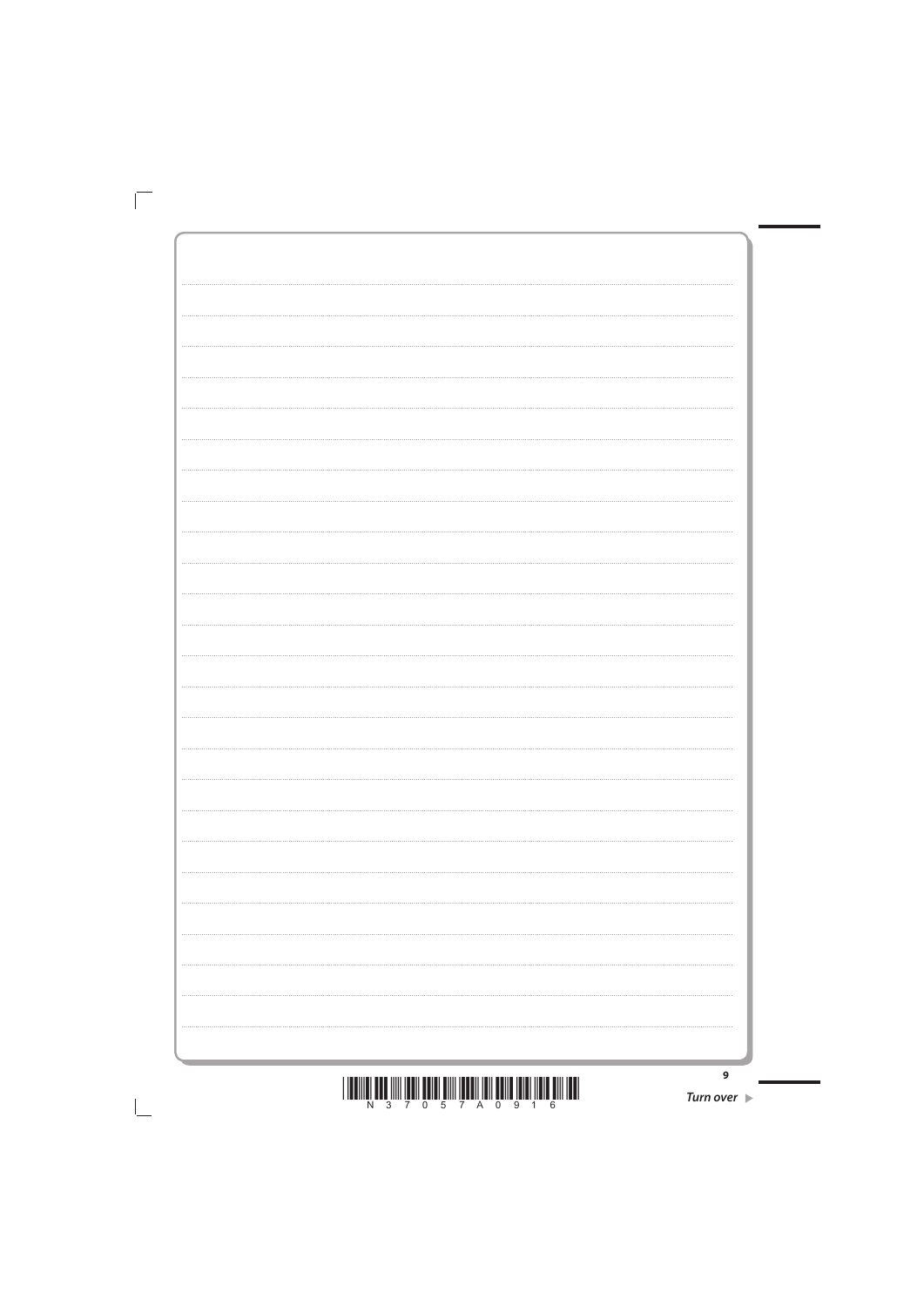

| <b>Answer EITHER Question 5 OR Question 6.</b>                                                                                     |      |
|------------------------------------------------------------------------------------------------------------------------------------|------|
| You must answer both parts of the question you choose.                                                                             |      |
| <b>EITHER</b>                                                                                                                      |      |
| <b>Medicine and Public Health from Roman Britain onwards.</b><br>5                                                                 |      |
| (a) Describe the key features of the medical training of physicians in the thirteenth<br>and fourteenth centuries.                 |      |
|                                                                                                                                    | (9)  |
| *(b) How much continuity was there from the Roman period to the end of the Middle<br>Ages in medical treatments and home remedies? | (16) |
| You may use the following in your answer and any other information of your own.                                                    |      |
| In the Roman period the father was responsible for most                                                                            |      |
| treatments within the family.<br>The Christian Church taught that saints could heal sick people                                    |      |
| through miracles.<br>In 1348 bloodletting was used as a treatment for the Black Death.                                             |      |
| (Total for Question 5 = 25 marks)                                                                                                  |      |
|                                                                                                                                    |      |
|                                                                                                                                    |      |
| <b>Public Health c1350 to the present day.</b>                                                                                     |      |
| <b>OR</b><br>O                                                                                                                     |      |
| (a) Explain why people living in towns had problems getting fresh water in the period<br>1350-1750.                                |      |
|                                                                                                                                    |      |
| *(b) How important was the work of Edwin Chadwick in improving public health in<br>towns in the nineteenth century?                | (9)  |
|                                                                                                                                    | (16) |
| You may use the following in your answer and any other information of your own.                                                    |      |
| In 1842 Edwin Chadwick published a report on the living                                                                            |      |
| conditions of the poor.<br>Louis Pasteur published his germ theory in 1861.                                                        |      |

**(Total for Question 6 = 25 marks)**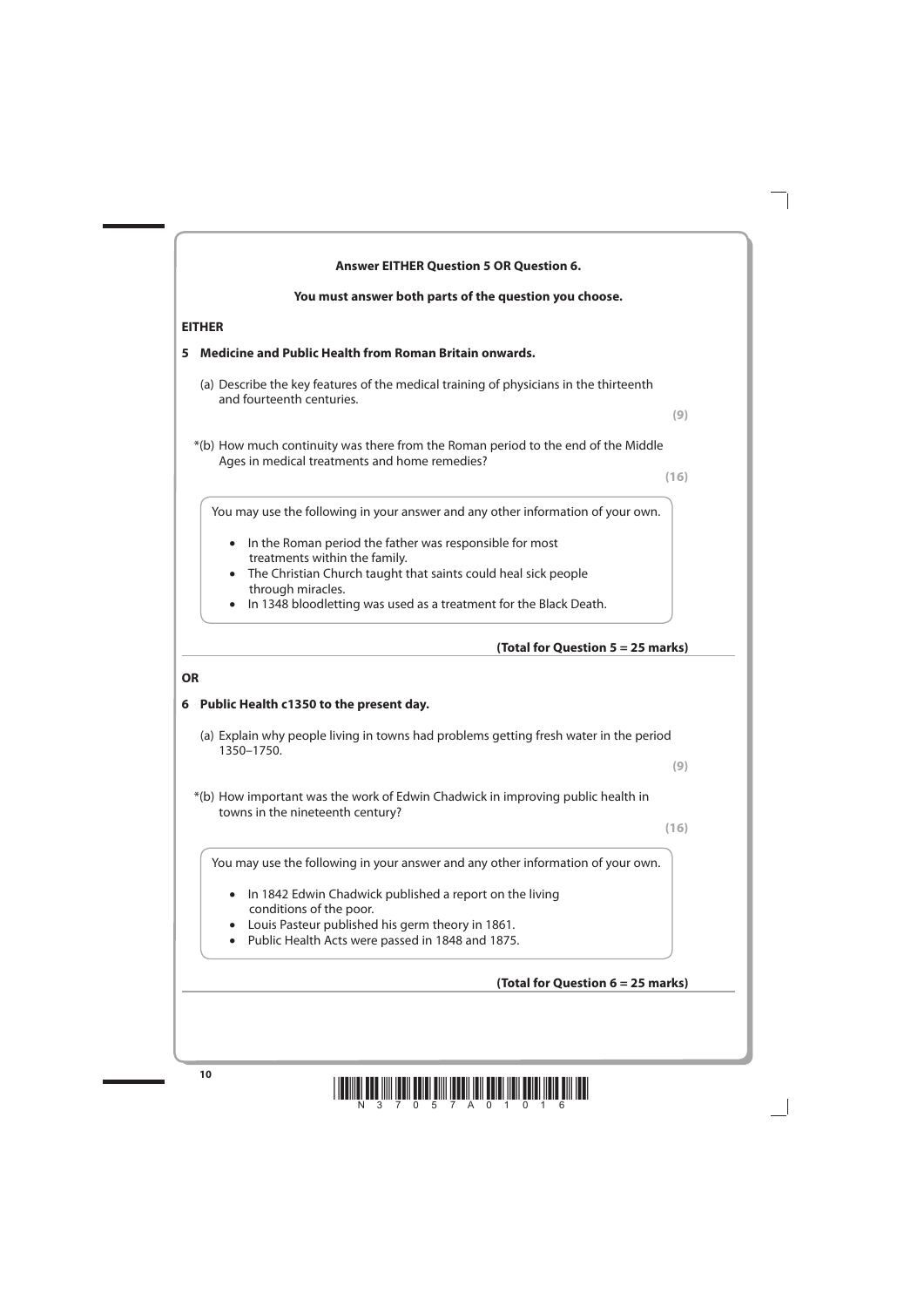| Indicate which question you are answering by marking a cross $\boxtimes$ in the box.<br>If you change your mind, put a line through the box $\boxtimes$<br>and then indicate your new question with a cross $\boxtimes$ . |  |  |  |  |
|---------------------------------------------------------------------------------------------------------------------------------------------------------------------------------------------------------------------------|--|--|--|--|
| Chosen Question Number: Question 5 2 Question 6 2                                                                                                                                                                         |  |  |  |  |
|                                                                                                                                                                                                                           |  |  |  |  |
|                                                                                                                                                                                                                           |  |  |  |  |
|                                                                                                                                                                                                                           |  |  |  |  |
|                                                                                                                                                                                                                           |  |  |  |  |
|                                                                                                                                                                                                                           |  |  |  |  |
|                                                                                                                                                                                                                           |  |  |  |  |
|                                                                                                                                                                                                                           |  |  |  |  |
|                                                                                                                                                                                                                           |  |  |  |  |
|                                                                                                                                                                                                                           |  |  |  |  |
|                                                                                                                                                                                                                           |  |  |  |  |
|                                                                                                                                                                                                                           |  |  |  |  |
|                                                                                                                                                                                                                           |  |  |  |  |
|                                                                                                                                                                                                                           |  |  |  |  |
|                                                                                                                                                                                                                           |  |  |  |  |
|                                                                                                                                                                                                                           |  |  |  |  |
|                                                                                                                                                                                                                           |  |  |  |  |
|                                                                                                                                                                                                                           |  |  |  |  |
|                                                                                                                                                                                                                           |  |  |  |  |
|                                                                                                                                                                                                                           |  |  |  |  |
|                                                                                                                                                                                                                           |  |  |  |  |
|                                                                                                                                                                                                                           |  |  |  |  |
|                                                                                                                                                                                                                           |  |  |  |  |

 $\overline{\Gamma}$ 

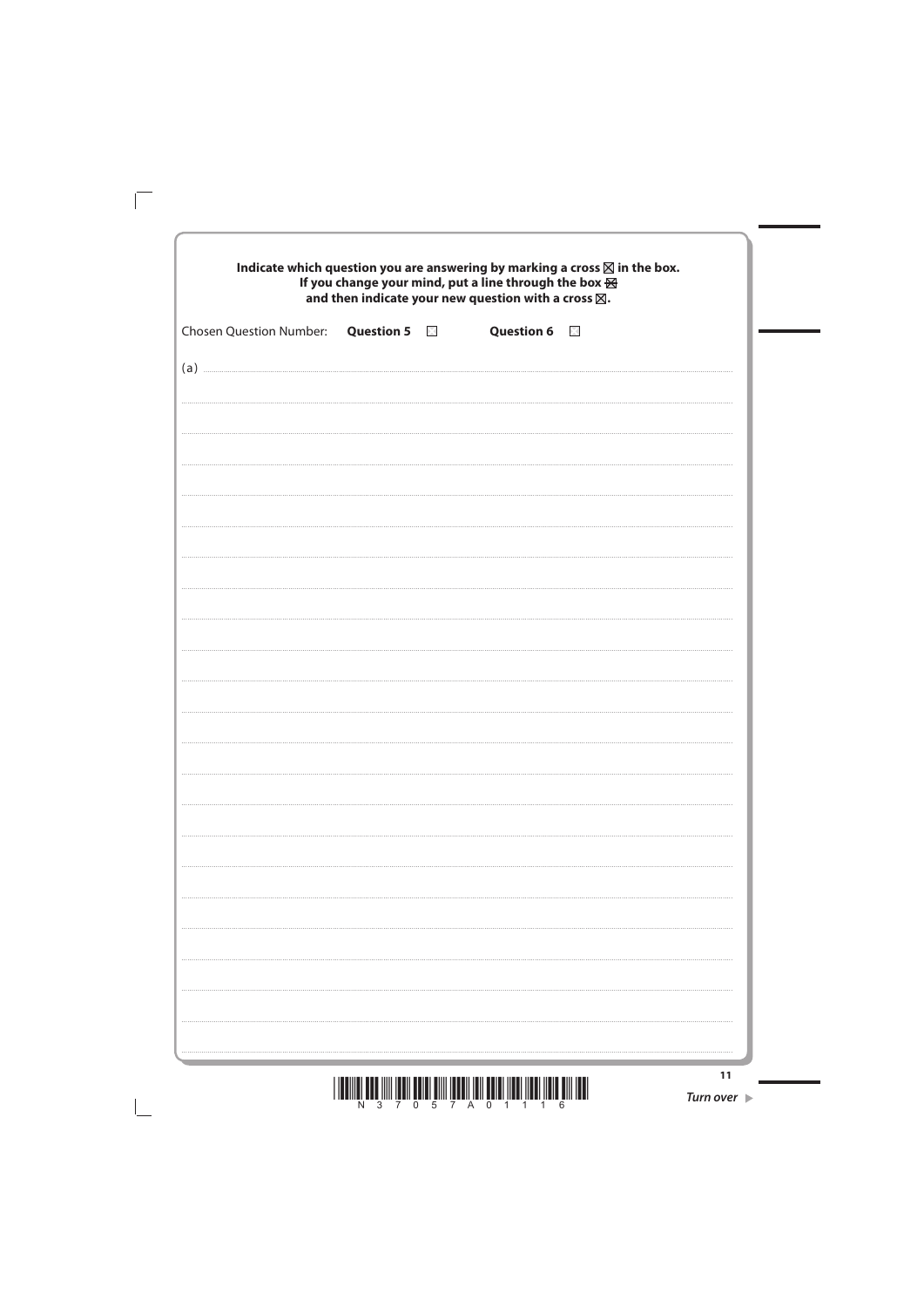

 $\overline{\phantom{0}}$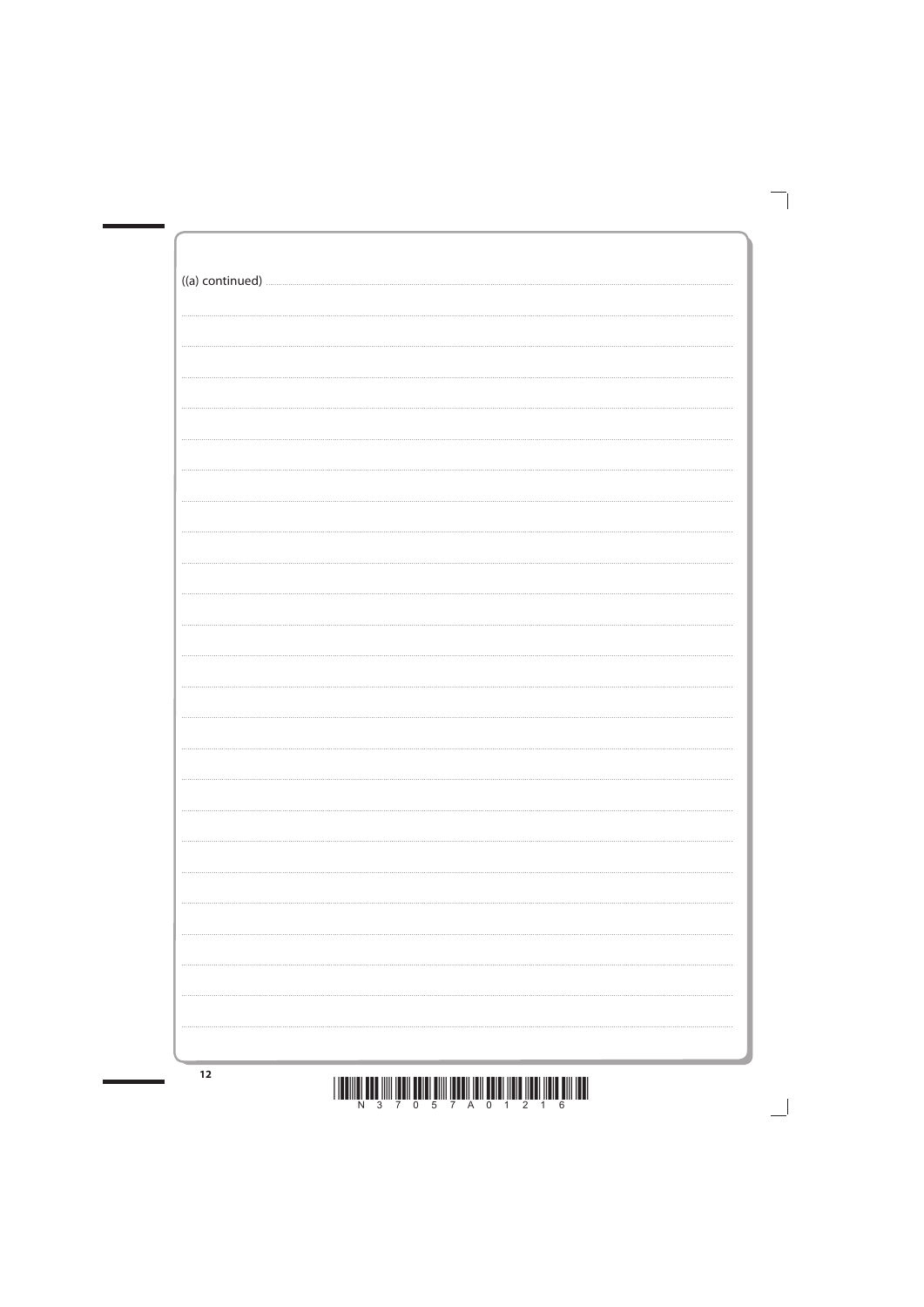| (b) |  |  |
|-----|--|--|
|     |  |  |
|     |  |  |
|     |  |  |
|     |  |  |
|     |  |  |
|     |  |  |
|     |  |  |
|     |  |  |
|     |  |  |
|     |  |  |
|     |  |  |
|     |  |  |
|     |  |  |
|     |  |  |
|     |  |  |
|     |  |  |
|     |  |  |
|     |  |  |
|     |  |  |
|     |  |  |
|     |  |  |
|     |  |  |
|     |  |  |
|     |  |  |
|     |  |  |
|     |  |  |
|     |  |  |
|     |  |  |
|     |  |  |
|     |  |  |
|     |  |  |
|     |  |  |
|     |  |  |
|     |  |  |
|     |  |  |
|     |  |  |
|     |  |  |
|     |  |  |
|     |  |  |
|     |  |  |
|     |  |  |
|     |  |  |
|     |  |  |
|     |  |  |
|     |  |  |
|     |  |  |
|     |  |  |
|     |  |  |
|     |  |  |
|     |  |  |
|     |  |  |
|     |  |  |
|     |  |  |
|     |  |  |
|     |  |  |
|     |  |  |
|     |  |  |
|     |  |  |
|     |  |  |
|     |  |  |
|     |  |  |
|     |  |  |
|     |  |  |
|     |  |  |
|     |  |  |
|     |  |  |
|     |  |  |
|     |  |  |
|     |  |  |
|     |  |  |
|     |  |  |
|     |  |  |
|     |  |  |

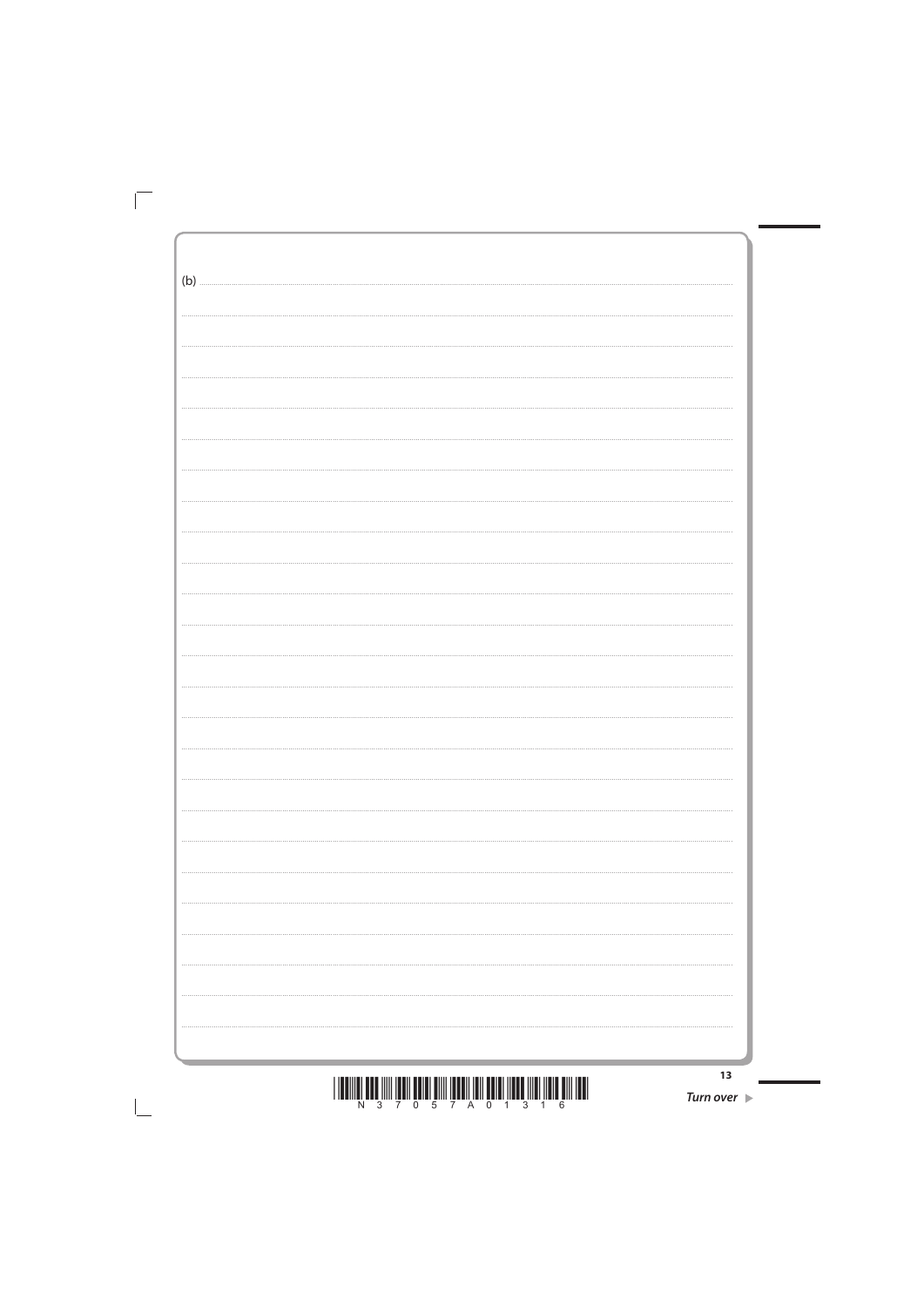

 $\overline{\phantom{0}}$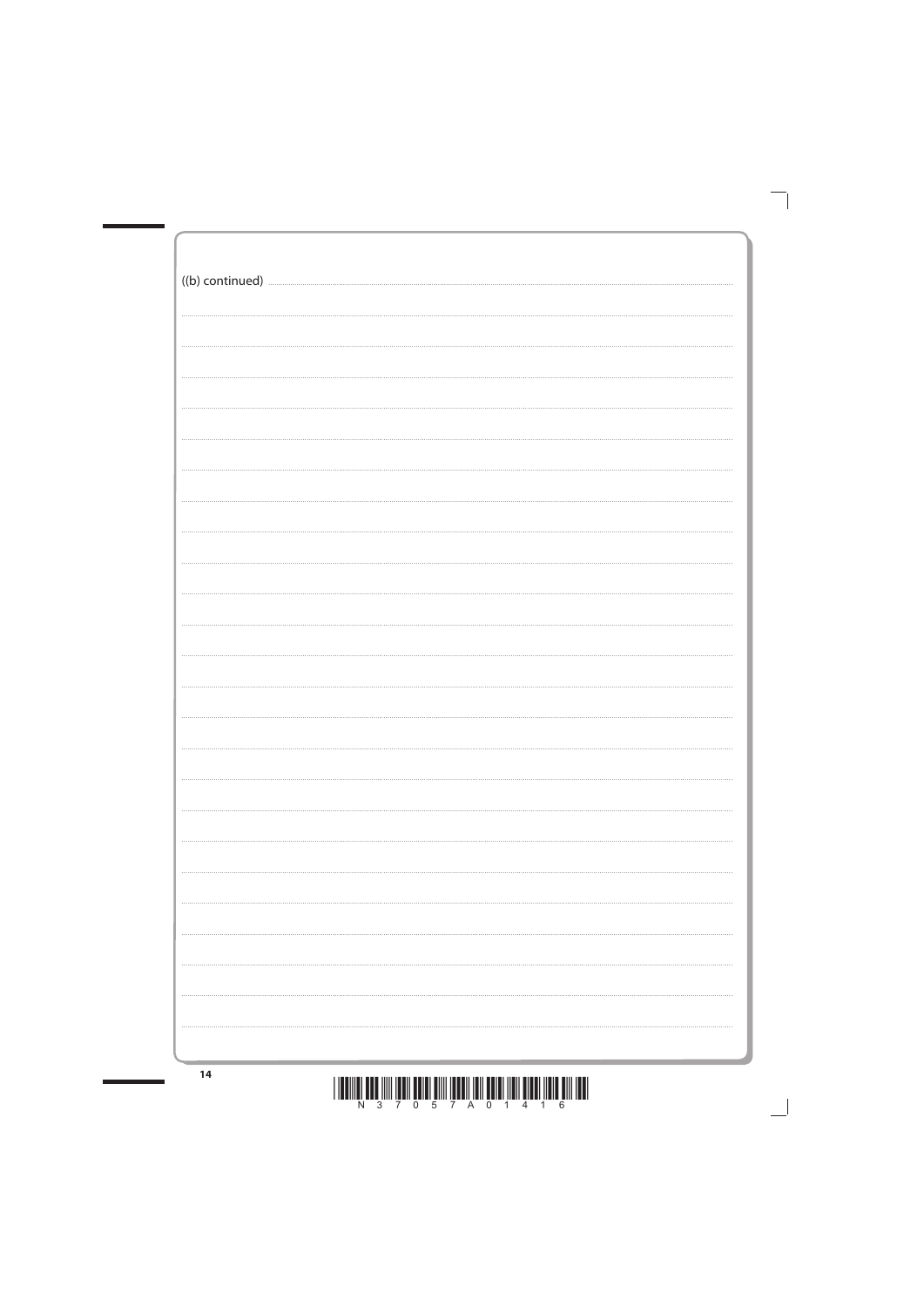$\overline{\Box}$